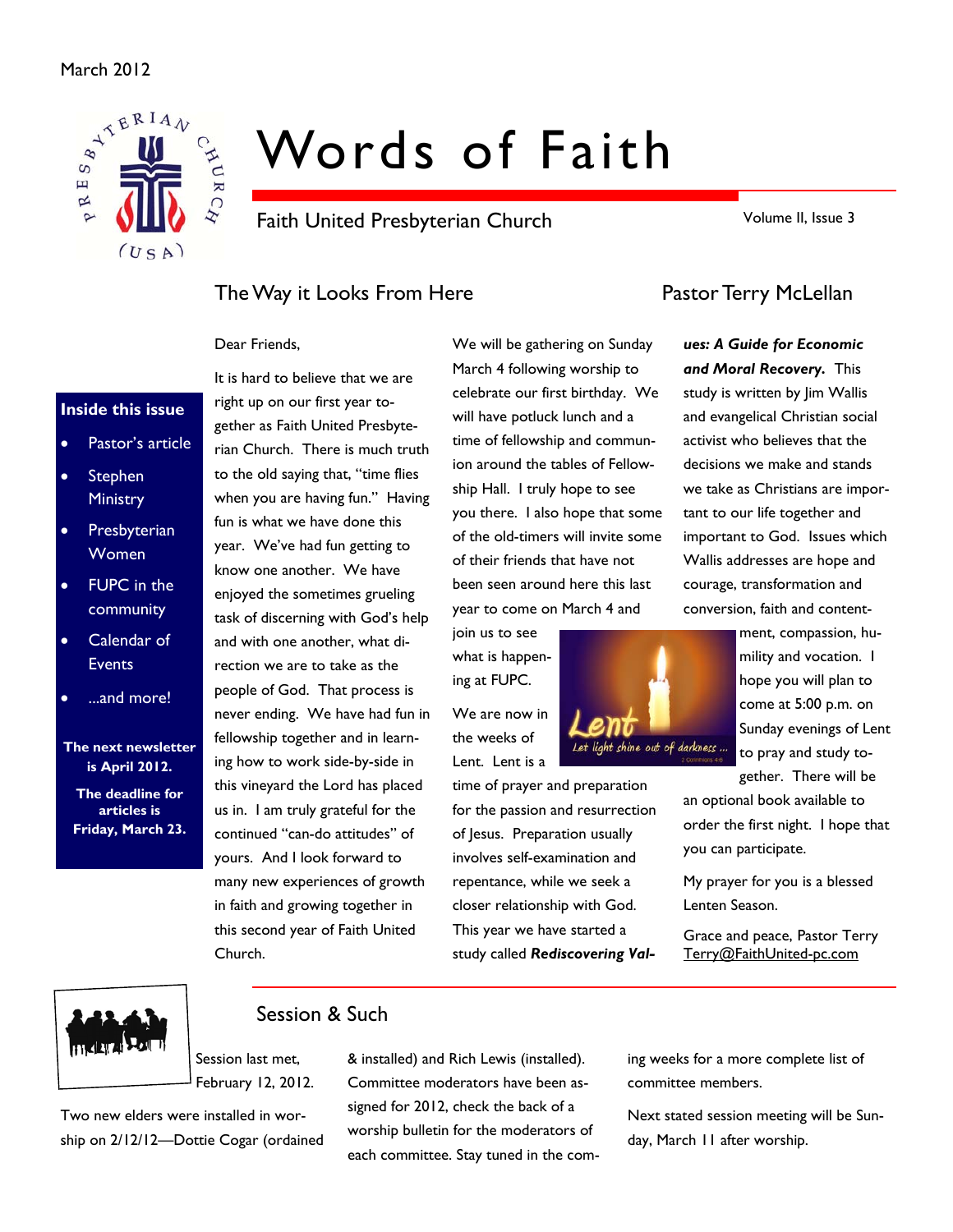## Page 2 Words of Faith

#### Bear One Another's Burdens...

In Galatians 6, Paul tells us to "carry each other's burdens, and in this way you will fulfill the law of Christ." At Faith United our Stephen Ministers are being trained and organized to do just that. They will provide one-to-one care, prayer, and support to those who are going through a difficult time. The current training class will be commissioned in May. It is not too early to let it be known if you will

want a Stephen Minister to minister to YOU! If you wish to be part of a future training class, you can always speak to the

current leaders with any questions you may have. **Do you want to be trained as a leader?** Contact Nancy Smith or Lisa Laclede for more information.



Topics for training sessions in March will include "Bringing the Caring Relationship to a close," "Supervision:

A Key to Quality Christian Care—Part I," and "Supervision: A Key to Quality Christian Care—Part 2." The class meets on Saturdays from 10:00 to 12:30. There will be no meetings March 10 or 17.

The Starboard Stitchers will meet at the church on Tuesday, March 6, at 1:00 p.m. to continue making stuffed animals for North Dallas Shared Ministries. Come join them and choose to sew, stuff or stitch and enjoy the fellowship.



### Presbyterian Women Jeanne Sawyer, Publicity

The 2nd Thursday Morning circle will meet at the church at 9:30 a.m. on Thursday, March 8. The 2nd Tuesday Morning Luncheon circle will meet on March 13 at 10:30 a.m. Hostesses will be Gail Crumpler and

#### Genevieve Bratton. On March 15, the 3rd Thursday Evening circle will meet at 7:00 p.m. at the home of Genevieve Bratton.

The PW Coordinating Team will meet on Tuesday, March 6, at 7:00 p.m.

### Presbyterian Women Celebrate! Announcement of the state of the Announcement of the Announcement of the Announcement of the Announcement of the Announcement of the Announcement of the Announcement of the Announcement of the

Saturday, 11 February started out as a dismal, cold, rainy day. But by 9:30 it was warm and cheery in the FUPC Fellowship Hall. Nearly 40 women gathered for breakfast around Valentine decorated tables. Just like women of faith through out the ages, we gathered to meet but mostly greet our sisters. Meanwhile representatives from the Presbyterian Children's Homes and Services were getting ready to share what they do day-in and day-out as they care for the children entrusted to them. Tom Anthony works in Church Relations and Maureen Fryer is involved with foster care. This program opened its doors in 1903 when a dying mother asked her pastor to help her find

care for her 4 young children. PCHS offers six main program areas:

**Group Homes** - there are 18 in 4 service areas serving 130 children ages 6-19, one of which is in Waxahachie **Foster Care** - 50 foster families care for 115 children ages birth-17

**Adoption Services** - offers maternity, adoption and post-adoption care

**Child & Family Programs** - specialists in 17 cities help families in crisis

**Education Program** - as kids "age out", PCHS help send them to college or trade schools and offer guidance, scholarships &assistance through Aftercare

**Single Parent Family Program**  helps single mothers become selfsufficient



The ultimate goal is to reunite children with their families, if not a parent, an aunt, uncle or grandparent. This is a most

worthy program of PC (USA) although they receive no direct financial support from the mission budgets of presbyteries, Synod of the Sun, or General Assembly. Check future issues of Words of Faith to find out how we, as a group, can be supportive in these children's lives. If you are interested in a field trip to the Waxahachie Campus, tell Mary Marxer or Ann Walden. Meanwhile if you have further questions, the Waxahachie Program Office number is 1-800-277-4352.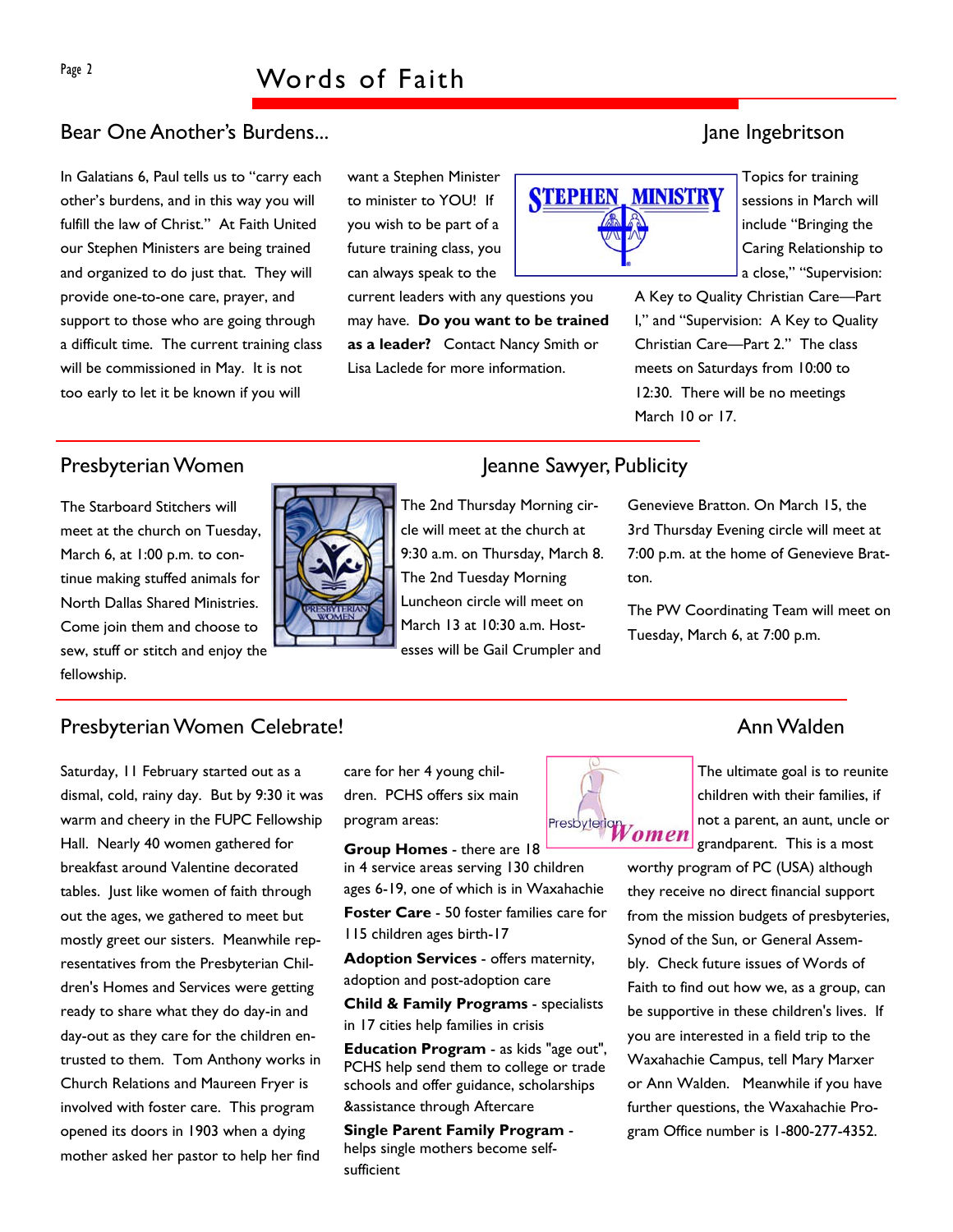#### Managing Your Medicines Managing Your Medicines



Your bathroom medicine cabinet can be a mine field. This is especially true if you keep your medicines long after you no longer have the need for them. The potency

changes as medicines approach the expiration date, and can be harmful. It is also a risky thing to share medications with family members and friends who have symptoms that are similar to yours. It takes a doctor to make the determination of correct medicines, correct dosages, with the knowledge of the risks that come with modern medicines.

It is also well known that when guests come to your house and use your bathroom, they often learn a lot about you by peeking in your medicine cabinet! This is especially true for children and teen agers who are very curious and sometimes motivated by their interest in trying tranquilizers and pain medicines for the "high" feeling they produce.

We have been cautioned by our city officials not to dispose of these medicines in the municipal water systems, because they are a health hazard. Yet, it is often difficult to know what to do with these outdated medicines. It is also complicated by the conflicting information that some medicines can be flushed down the toilet and others cannot. What are we to do?

A quick search reveals that not all drugstores will take these outdated medicines and dispose of them. Some fire departments and senior centers have periodic campaigns. But you must take your medicines on their schedule, and this is often not convenient.

We are beginning a new program here at Faith United to make disposing of medications easier for our members. The parish nurses have contacted a pharmacy near the church that will accept these unused, unwanted and outdated medicines and dispose of them in an environmentally friendly manner. The program works in two ways. All you have to do is gather up your medicines, put them in a bag and take them to either the pharmacy or the church.

If you prefer to take your medicines to the church, your parish nurses here at FUPC will be providing a receptacle to accept your outdated medicines and take them to the pharmacy for you. The receptacle will be set up in the Health Resource Room every Sunday morning for your convenience. A nurse will be there to help you if needed. The medicines will be locked up during the rest of the week, and transported to the pharmacy by the nurses. Your medicines will be kept in individual bags that are closed and will protect your privacy.

People's First Pharmacy is located at 2501 E. Hebron Parkway, Carrollton, TX, 75010, and is open Mon.-Fri. 9am-7pm, Sat. 10am-2pm, and closed on Sat., Sun. and major holidays. The pharmacy will accept tablets, capsules, liquids, inhalers, injectibles, patches, creams, lotions, ointments, suppositories, and sprays. They cannot accept needles, syringes, durable medical equipment, or beauty products.

If you have questions: call: Kay McLellan, R.N. 973-395-3806 or Dottie Cogar, R.N. 972-242-5474 or visit the People-First Pharmacy website.

#### Rediscovering Values **Rediscovering Values** Rev. Terry McLellan

Rev. Jim Wallis writes, "Every Lent we are asked to make voluntary sacrifices in remembrance of the One who sacrificed all for us. Our fast reminds us that it is God alone on whom we should depend, not on earthly things. During this season in the church calendar, we also watch the suffering of the crucifixion end in the victory of the cross. . . . *Rediscovering Values* provides a unique opportunity to foster dialogue, build bridges, and reach

out to church members, coworkers, friends, and neighbors to build a broader and deeper movement for peace, justice, and spiritual renewal. In times of great change, we have a greater need for deepening existing community bonds and reaching out in new ways."

This Lenten Season, Faith United will be studying *Rediscovering Values*, together.



Beginning on Sunday February 26 and continuing for seven weeks on Sunday nights we will gather at 5:00 p.m. at the church to study and pray together. Please plan to come. You may call the church office for more information at 972-243-2866. There will be a companion book

(optional) available to order the night of the first session.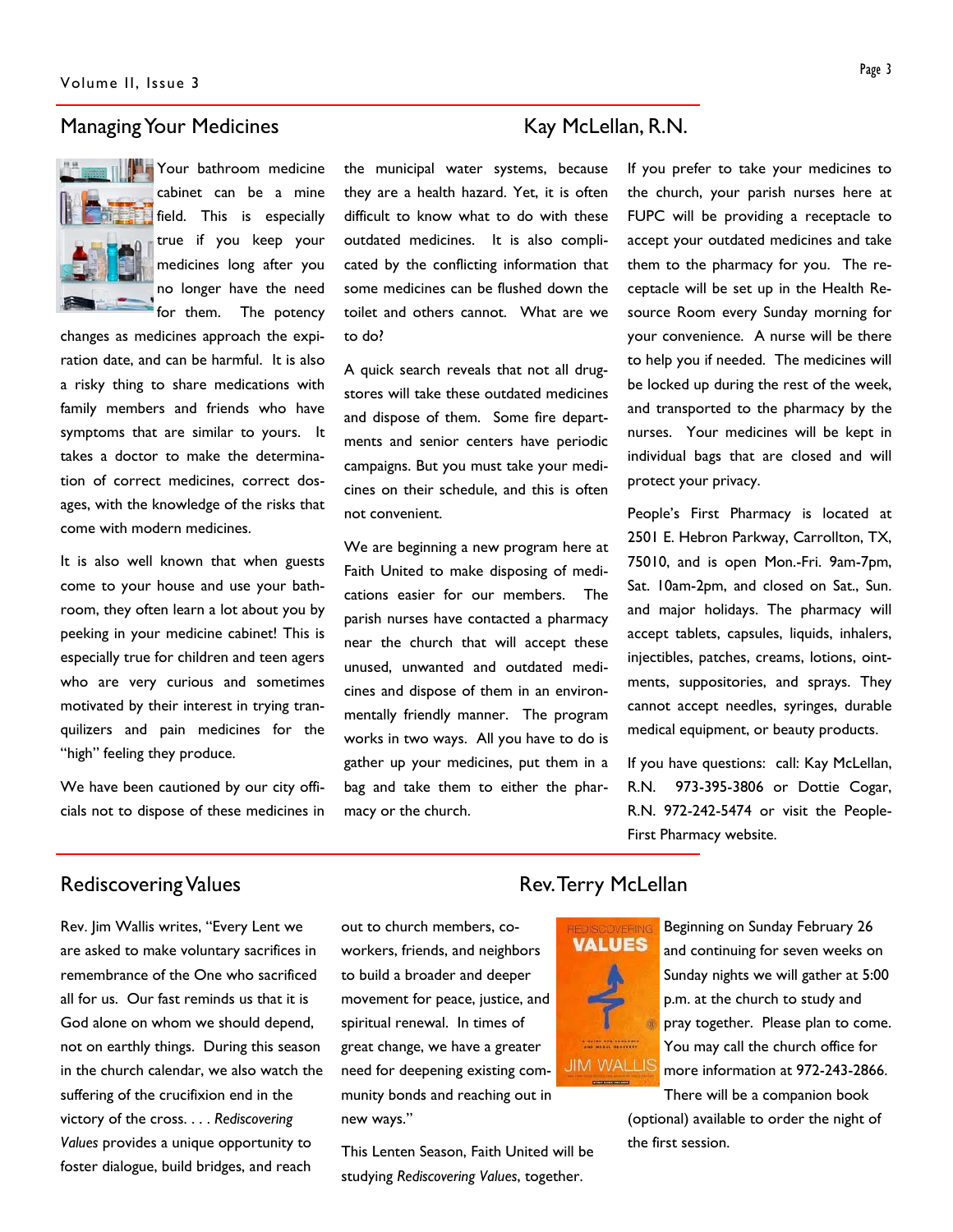## Page 4 Words of Faith

#### Notes & News from the Pews



**New Recruit, Logan Burkham** Logan's mailing address while in boot camp is below if members would like to send him a letter. His graduation date is scheduled for 4/20.

Recruit Burkham, Logan, C 2nd Bn Fox Co. Plt. 2134 36001 Midway Ave. San Diego, CA 92140-2134

Letters from family and friends are an important part of boot camp for a recruit's state of mind. We are encouraged to write positive and encouraging letters and to motivate him. We are not to refer to him as a marine, he is currently a recruit. We have conflicting reports on care packages, so for now we are not to send any. The envelopes are not to be flashy or special scented as this would cause unwanted attention to a recruit.

**Helen Bowling** moved into her new apartment mid January. Her new address & contact information is:

Helen Bowling, 1320 Branchland Drive, Apt. K Charlottesville, VA 22901 Phone: 434-964-2449

You are invited! The family of Genevieve Bratton would like you to join them in celebrating Genevieve's 90th birthday on Sunday, March 4.

The celebration will be an open house



from 2 to 4 p.m. at the home of Genevieve Bratton, 2032 Clubridge Drive, Carrollton, 75006.

No gifts please, your attendance will be gift enough!



**Kitchen need!** In an effort to protect and guard the wood serving table that is now in Fellowship Hall we are requesting potholders and trivets. The thicker—the better! Do you have trivets or potholders that you no longer need or use? You may

donate them for use on the table to protect from extreme hot or cold dishes. Contact Margaret Jones with donations or if you have any questions.

#### North Dallas Shared Ministries Lois Duell

**Save the date**—North Dallas Shared Ministries will have their annual fundraiser on Friday, May 11 at Holy Trinity Greek Orthodox Church. Dinner will be at 6 pm and the entertainment at 7 pm.



There will also be a silent auction: each member church is asked to donate at least 3 items, we donated 8 last year, can we top this? If you have an item to donate to the silent auction, call me, Lois Duell, at 972-241-4669. More information will follow and sign up will be in April.This is a fun way to sup-

port this mission project: good food, entertainment, great auction items, and wonderful fellowship.

**Desperate Need**—NDSM is in desperate need of ESL (English Second Language) teachers. Teachers will teach one night per week, either Tuesday or Thursday

from 6:30 pm until 8:00 pm and you do not need to speak Spanish to an ESL teacher. You can contact Joe de la Cruz, 214 -351-3744 or email: dtennis@aol.com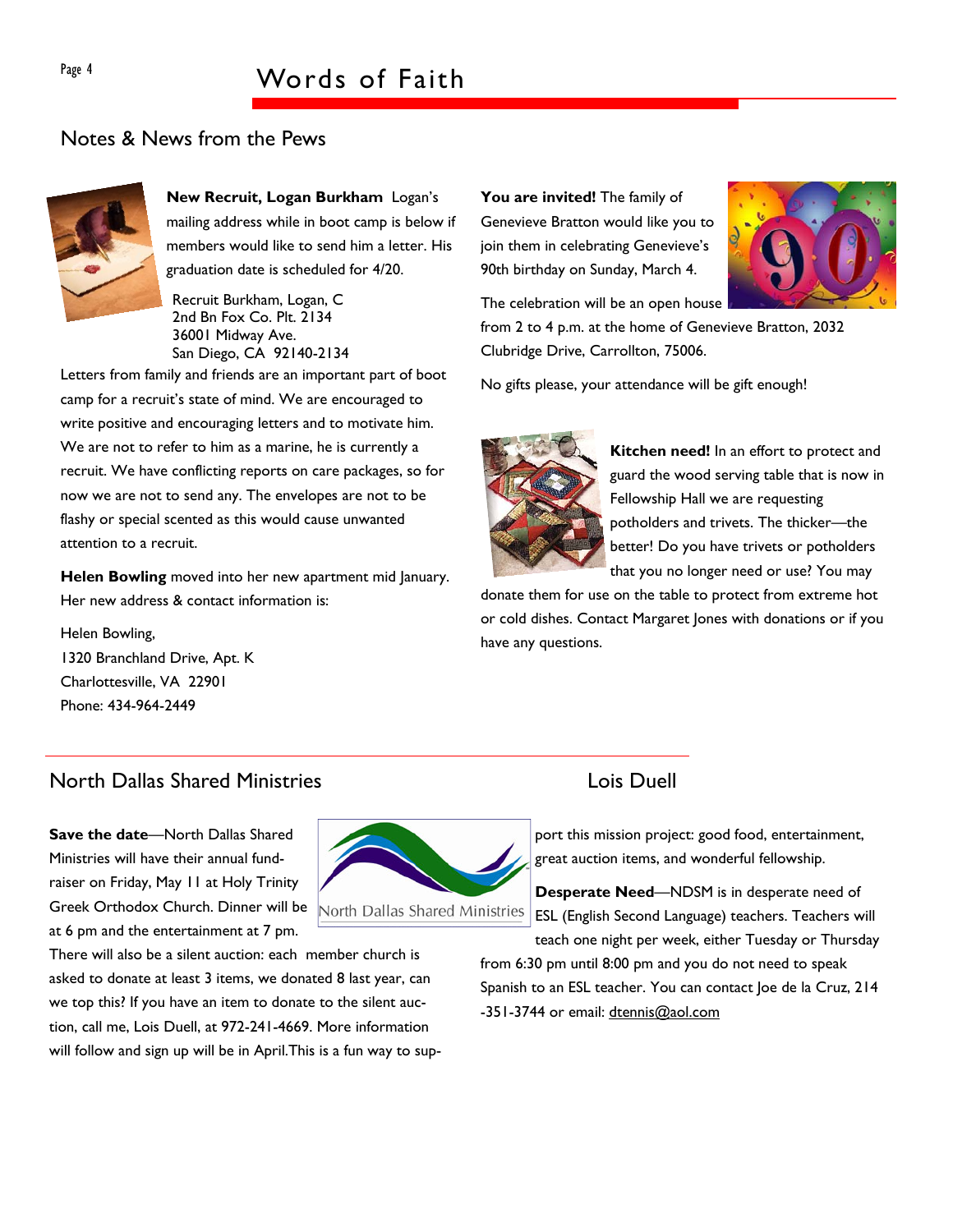#### Word on the street... The street of the street of the street of the street of the street of the street of the street of the street of the street of the street of the street of the street of the street of the street of the



Big News! The Methodist Church that sometimes joins us in feeding the homeless bought 2 large pots so hot meals can be prepared during this cold spell. If any of you are willing to work as a group to cook

for 400 people - OR, if you know someone who would be willing - we now have the equipment needed and a stove that can handle it. The February meal was a kind of stew and your pimento sandwiches helped round out their meal. The meat and cheese sandwiches were saved for lunch the next day. A Shelter meal always includes 1-2 sandwiches, cooked egg, a banana, something sweet, milk and crackers or chips. If the meal is not hot, potato salad tops off the menu. I am thrilled to announce the enthusiastic response from the Church of South India. They consider this a worthy mission and both ministers have attended as well as some of their youth. We have taken as many as 18 CSI members on the first Monday and they help prepare the food as well. Be sure to thank them for their help when you see them on Sunday. They would love to have a new Texas friend.

#### **Jesus did it! Now you do it!** And the second burkham being provided by the second burkham

Samantha, Paige and I attended the annual Senior High Youth Conference (SHYC) January 27-29. It's a wonderful event full of fellowship and worship. There are about 600 in attendance. The event begins at 8:15pm Friday evening and ends Sunday after Communion worship. One of the things incorporated with this weekend is mission work. This year the mission work was in partnership with "Kids Against Hunger". Founded by Richard Proudfit in 1974, his mission began in Honduras to help feed families in need. There were many trials and tribulations but with his engineering back ground he was able to collaborate with other food industry experts and came up with a nutritious dehydrated food package. These packets can feed a family of six by adding

boiling water. They consist of white long-grain rice, vitamin-fortified, crushed soy beans, a blend of six vegetables, and a chickenflavored vitamin-mineral

mixture. The SHYC team was able to set up work stations so we could help package the ingredients and prep for shipping. The initial goal was to package enough for 47,304 meals (7884 packages). Needless to say all of us had surprised looks on our faces but of course everyone was ready and willing to meet the challenge. There is a science to the packaging, everything has to be measured, placed in the bag in a precise order, weighed and sealed. Working toward the SHYC theme of JESUS DID IT! NOW YOU DO IT!, these youth

Most of you are aware of the management change that took place this summer. As a result, they are still in a state of flux and new personnel are adjusting to their responsibilities. Keith is the new executive director. His background is from the business community but he was a volunteer at the Stew Pot for 3 years in a number of positions. You can read more about him in the latest Shelter Speak on the bulletin board. In the past, jobs were filled by the homeless who knew the system, rules and procedures. Change is difficult for all concerned - FUPC can relate - but most of the previous opportunities to help are still available. For example, they still need recycled clothing, coats, shoes, hats, gloves. socks - anything you wear they need too. You can support the Shelter financially if you cannot prepare food for their meal once a month. We always need paper goods: sacks, spoons and napkins for serving. There is an ongoing need for strong back-packs (their suit cases), razors, blankets, gift cards from Walmart or Target. God Bless your faithfulness to the needy in body, spirit, and soul.



exceeded the goal by making 50,976 meals (8496 packages). I sensed that all the youth there felt blessed in being able to help with this project. How often do you

see a child have a smile on their face while working an assembly line and singing? I am blessed to have had the opportunity to experience it with them. I wish to convey my gratitude to the Session and the Congregation for supporting these youth trips.

*2 Timothy 1:7 For the Spirit God gave us does not make us timid, but gives us power, love and self discipline.* 

Grace, Peace, and Love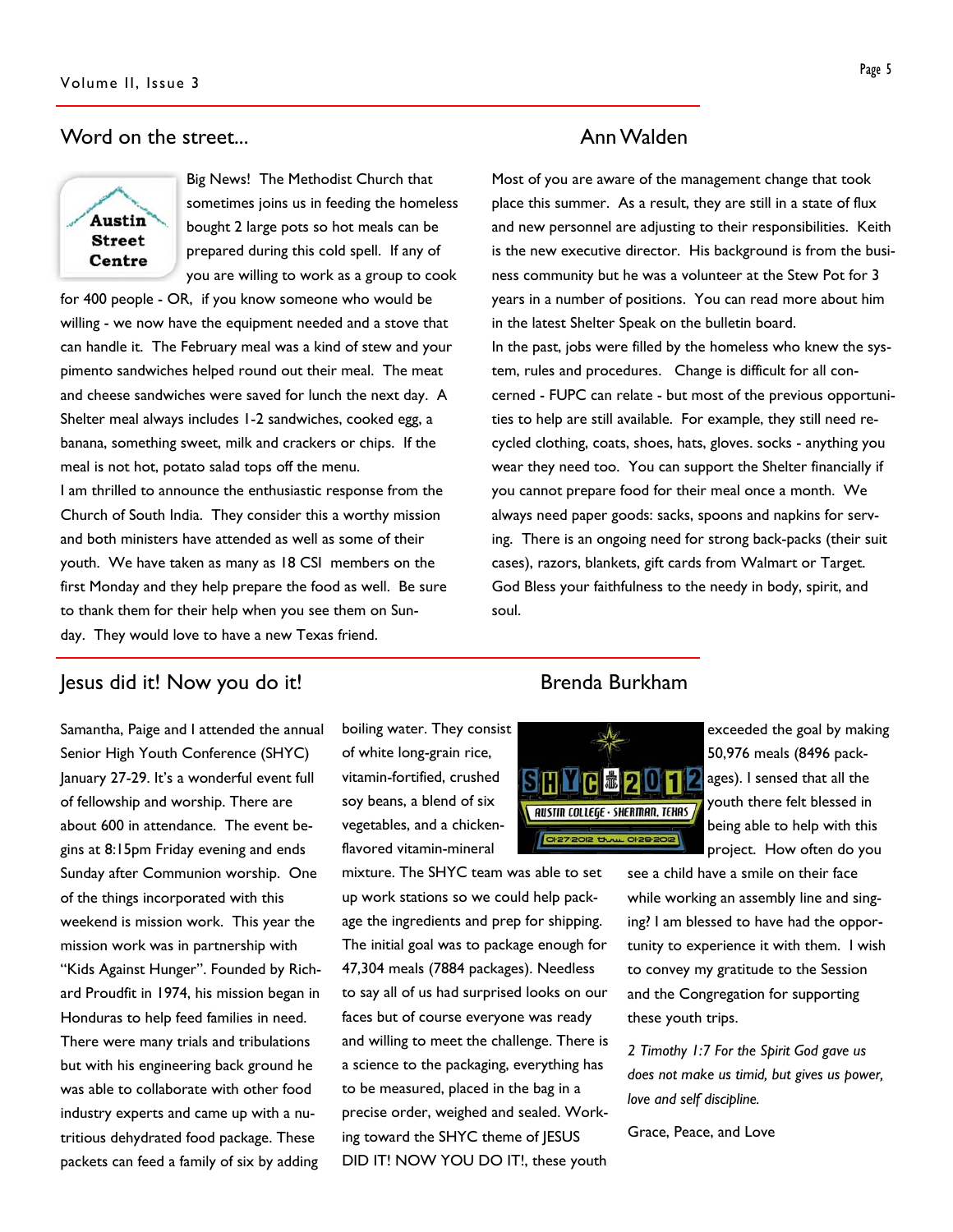# Page 6 Words of Faith

### Happy Birthday!

#### **March 3**

Gregory O'Dell

#### **March 4**

- Mary Blackney
- Genevieve Bratton

#### **March 5**

**※ Kevin Miller** 

- **March 8**
- Susan Saiter

#### **March 9**

**※ Chris West** 

#### **March 10**

**※ Pete Cross** 

#### **March 12 ※ Erin West March 13**

- \* Joshua Newton
- Brenda Swindle
- **March 14**

Patrick Hefner

- **March 19**
- Betty Jo Lowe
- **March 20**
- Leigh Mitchell
- Thelma Rinehart
- 

### Prayer Concerns

#### **Prayers for:**

- Eberhard & Kähte Kashuge
- **Kitty Lane**
- ♥ Mike McGinnis
- ♥ Pam & John Moynagh
- ♥ Thomas Sullivan
- **Gerry Nichols**
- The congregation of FUPC as they discover what God has planned for them in 2012.

**FUPC Birthday Party—** Sunday, March 4, 12:30

The church will celebrate our 1st birthday, after worship on Sunday, March 4. We will have a Pot Luck Lunch in Fellowship Hall. Bring your wonderful dishes to share. The invitation has been extended to CSI to join us in the celebration. We look forward to seeing everyone!





*Give ear, O Lord, to my prayer; listen to my cry of supplication. In the day of my trouble I call on you, for you will answer me.*  Psalm 86:6-7

### **Rehab/At Home:**

**March 22**  Art Beach

**March 25** 

**March 26** 

**March 30** 

Lois Davenport

Wayne Saunders

Glenn Craig

**※ Scott Sloey March 31** 

> Jo Miller Roc Mitchell

Alberta Honza

- ♥ Phil & Marilyn Beaubien
- Earl Blackney
- **Grethel Creech**
- ♥ David Daly
- ♥ Betty Donoho
- ♥ Harvey & Marian Garoutte
- ♥ Kathie Heffler
- ♥ Ruth Innes
- ♥ Ken Quevreaux
- Don Speigel
- Mary Steinmetz
- Aileen Tiemann
- Hugh McWhorter
- Martha Watson

#### **Service Personnel:**

- **SGT Kevin B. Cuiksa**
- **CPT Brian Gaddis**
- **LT Ben Garoutte**
- Sr A Jaron Garoutte
- **SPC Chad Manis**
- **Ist LT Joshua Montero**
- ♥ LT COL Thomas Pentecost
- **SFC Adam Reno**
- ♥ Ronnie Rogers
- ♥ USAF 1st LT Andre Silva
- ♥ LCPL James C. Spencer
- SPC David Wheat
- Marshall Dobbs
- ♥ David Crossley
- **Robert Hall**
- Andrew Moore
- WO<sub>2</sub> Chris West
- Logan Burkham

#### **Austin Street Meal—April 2**

The March meal day will be Monday, April 2. Please plan ahead for your food donation. The additional refrigerator for cold food storage is down the hall from the Fellowship Hall kitchen. Thank you for your faithfulness to the homeless.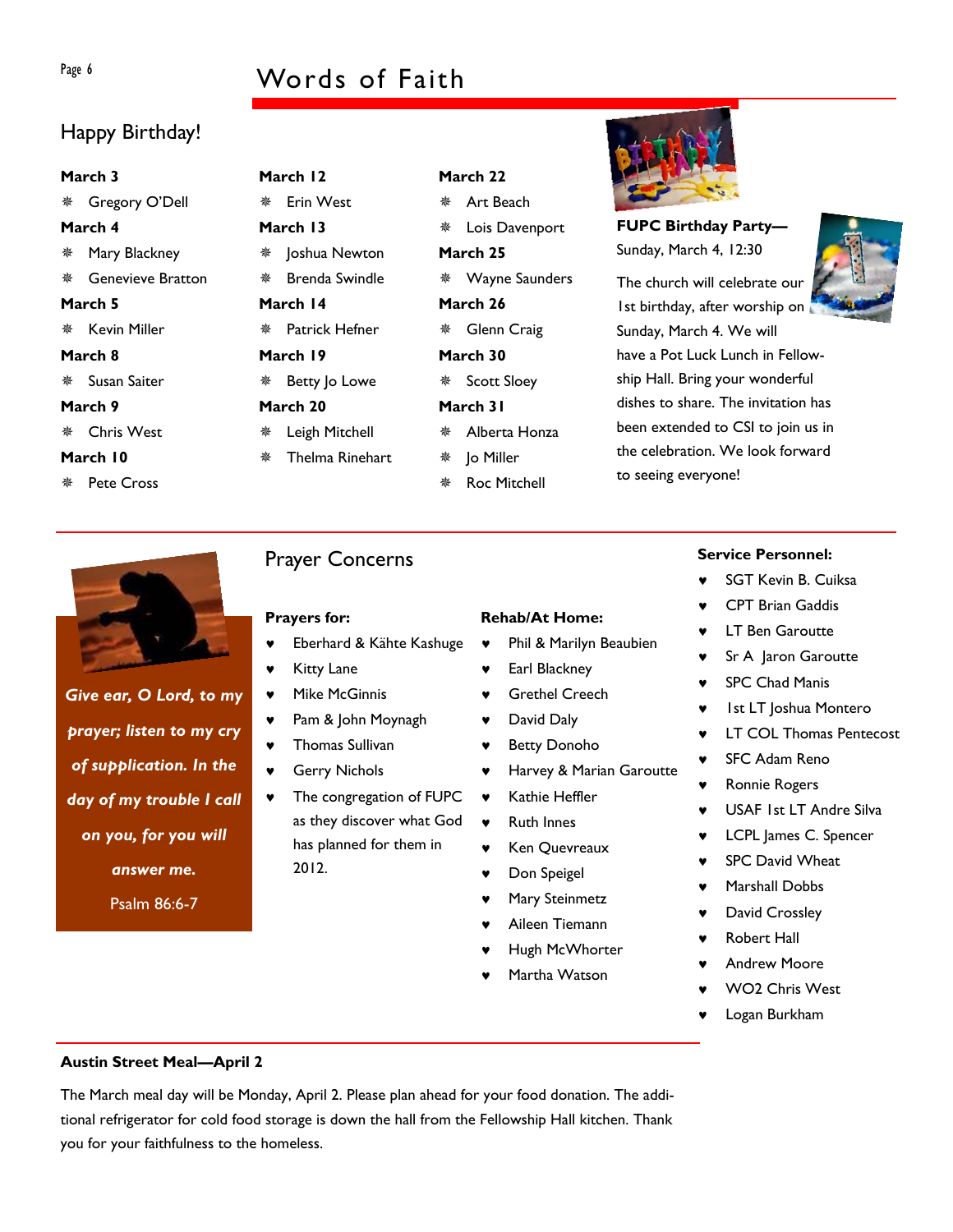# March 2012

| <b>Sun</b>                                                                                                                                                                                                                            | Mon                                                                                                                                                                                                             | Tue                                                                                                                                                                                                                               | Wed                                                                                      | Thu                                                                                                         | Fri                                    | <b>Sat</b>                                                                                                                                                      |
|---------------------------------------------------------------------------------------------------------------------------------------------------------------------------------------------------------------------------------------|-----------------------------------------------------------------------------------------------------------------------------------------------------------------------------------------------------------------|-----------------------------------------------------------------------------------------------------------------------------------------------------------------------------------------------------------------------------------|------------------------------------------------------------------------------------------|-------------------------------------------------------------------------------------------------------------|----------------------------------------|-----------------------------------------------------------------------------------------------------------------------------------------------------------------|
| Calendar Legend<br>GA=Gamblers Anonymous                                                                                                                                                                                              | G-21=Community Youth Group<br>ABA=Anorexic & Bulimics Anonymous<br>OA=Overeaters Anonymous<br>LTCDS = Little Treasures School<br>PWCT=Presbyterian Women Coordinating Team<br>CSID=Church of South India Dallas |                                                                                                                                                                                                                                   |                                                                                          | 5:00 G-21-Sanctuary<br>6:30 GA-Choir Room<br>7:00 Personnel Cmte<br>7:30 ABA Group-Rm4                      | $\overline{2}$                         | 3<br>10:00 Stephen Min.-Lounge<br>11:00 GA-Double Classroom<br>11:00 OA-Rm 4<br>2:30 CSID Choir-Sanctuary                                                       |
| 4<br>9:00 CSID Worship<br>9:00 FUPC Prayer Time<br>9:30 FUPC Sunday School<br>11:00 CSID Sunday School<br>11:00 FUPC Worship<br>11:00 Good Shepherd<br>12:30 FUPC & CSID Lunch<br>5:00 FUPC Lenten Study                              | 5<br>9:00 Ed's Helpers<br>6:00 Shelter                                                                                                                                                                          | 6<br>1:00 Starboard Stitchers<br>4:00 G-21 music<br>7:00 GA-Choir Room<br>7:00 OA-Fellowship Rm<br>7:00 PWCT                                                                                                                      | $\overline{7}$<br>10:00 Military Proj<br>6:00 Worship &<br>Music Cmte<br>7:00 FUPC Choir | 8<br>9:30 PW Circle<br>5:00 G-21-Sanctuary<br>6:30 GA-Choir Room<br>7:30 ABA Group-Rm4                      | 9                                      | 10<br>8:00 FUPC Work Day<br>11:00 GA-Double Classroom<br>11:00 OA-Fellowship Rm<br>12:00 Cmte. Moderators Mtg.<br>12:00 CSID Lunch<br>2:30 CSID Choir-Sanctuary |
| $\mathbf{H}$<br>9:00 CSID Worship<br>9:00 FUPC Prayer Time<br>9:30 FUPC Sunday School<br>11:00 CSID Sunday School<br>11:00 FUPC Worship<br>11:00 Good Shepherd<br>12:30 FUPC Session<br>5:00 FUPC Lenten Study<br>6:00 CSID Sanctuary | 2<br>9:00 Ed's Helpers                                                                                                                                                                                          | 13<br>10:30 PW Circle<br>4:00 G-21 music<br>7:00 GA-Choir Room<br>7:00 OA-Fellowship Rm                                                                                                                                           | 4<br>7:00 FUPC Choir                                                                     | 15<br>5:00 G-21-Sanctuary<br>6:30 GA-Choir Room<br>7:00 PW Circle<br>7:30 ABA Group-Rm4                     | 16                                     | 17<br>11:00 GA-Double Classroom<br>11:00 OA-Fellowship Rm<br>2:30 CSID Choir-Sanctuary<br>6:00 CSID Sanctuary                                                   |
| 8<br>9:00 CSID Worship<br>9:00 FUPC Prayer Time<br>9:30 FUPC Sunday School<br>11:00 CSID Sunday School<br>11:00 FUPC Worship<br>11:00 Good Shepherd<br>5:00 FUPC Lenten Study                                                         | 9<br>9:00 Ed's Helpers<br>6:15 LTCDS Staff<br>7:00 Vocal Majority<br>Board Mtg.                                                                                                                                 | 20<br>4:00 G-21 music practice<br>7:00 GA-Choir Room<br>7:00 OA-Fellowship Rm                                                                                                                                                     | 21<br>7:00 FUPC Choir                                                                    | 22<br>5:00 G-21-Sanctuary<br>6:30 GA-Choir Room<br>7:30 ABA Group-Rm4                                       | 23                                     | 24<br>10:00 Stephen Min.-Lounge<br>11:00 GA-Double Classroom<br>11:00 OA-Fellowship Rm<br>2:30 CSID Choir-Sanctuary                                             |
| 25<br>9:00 CSID Worship<br>9:00 FUPC Prayer Time<br>9:30 FUPC Sunday School<br>11:00 CSID Sunday School<br>11:00 FUPC Worship<br>11:00 Good Shepherd<br>5:00 FUPC Lenten Study                                                        | 26<br>9:00 Ed's Helpers                                                                                                                                                                                         | 27<br>4:00 G-21 music practice 7:00 FUPC Choir<br>7:00 GA-Choir Room<br>7:00 OA Fellowship Rm                                                                                                                                     | 28                                                                                       | 29<br>5:00 G-21-Sanctuary<br>6:30 GA-Choir Room<br>7:30 ABA Group-Rm 4                                      | 30                                     | 31<br>10:00 Stephen Min.-Lounge<br>11:00 GA-Double Classroom<br>11:00 OA-Fellowship Rm<br>2:30 CSID Choir-Sanctuary                                             |
| Palm Sunday<br>9:00 CSID Worship<br>9:00 FUPC Prayer Time<br>9:30 FUPC Sunday School<br>11:00 CSID Sunday School<br>11:00 FUPC Worship<br>11:00 Good Shepherd<br>5:00 FUPC Lenten Study                                               | 2<br>9:00 Ed's Helpers<br>6:00 Shelter                                                                                                                                                                          | 3<br>1:00 Starboard Stitchers<br>4:00 G-21 music practice<br>7:00 GA-Choir Room<br>7:00 OA-Fellowship Rm<br>7:00 PWCT<br>Please contact the church office with meetings, classes or events for the calendar to prevent conflicts. | 4<br>7:00 FUPC Choir                                                                     | 5<br>Maundy<br>Thursday<br>5:00 G-21-Sanctuary<br>6:30 GA-Choir Room<br>7:00 Worship<br>7:30 ABA Group-Rm 4 | 6<br>Good<br>Friday<br>Worship<br>7 pm | 7<br>11:00 GA-Double Classroom<br>11:00 OA-Fellowship Rm<br>2:30 CSID Choir-Sanctuary                                                                           |